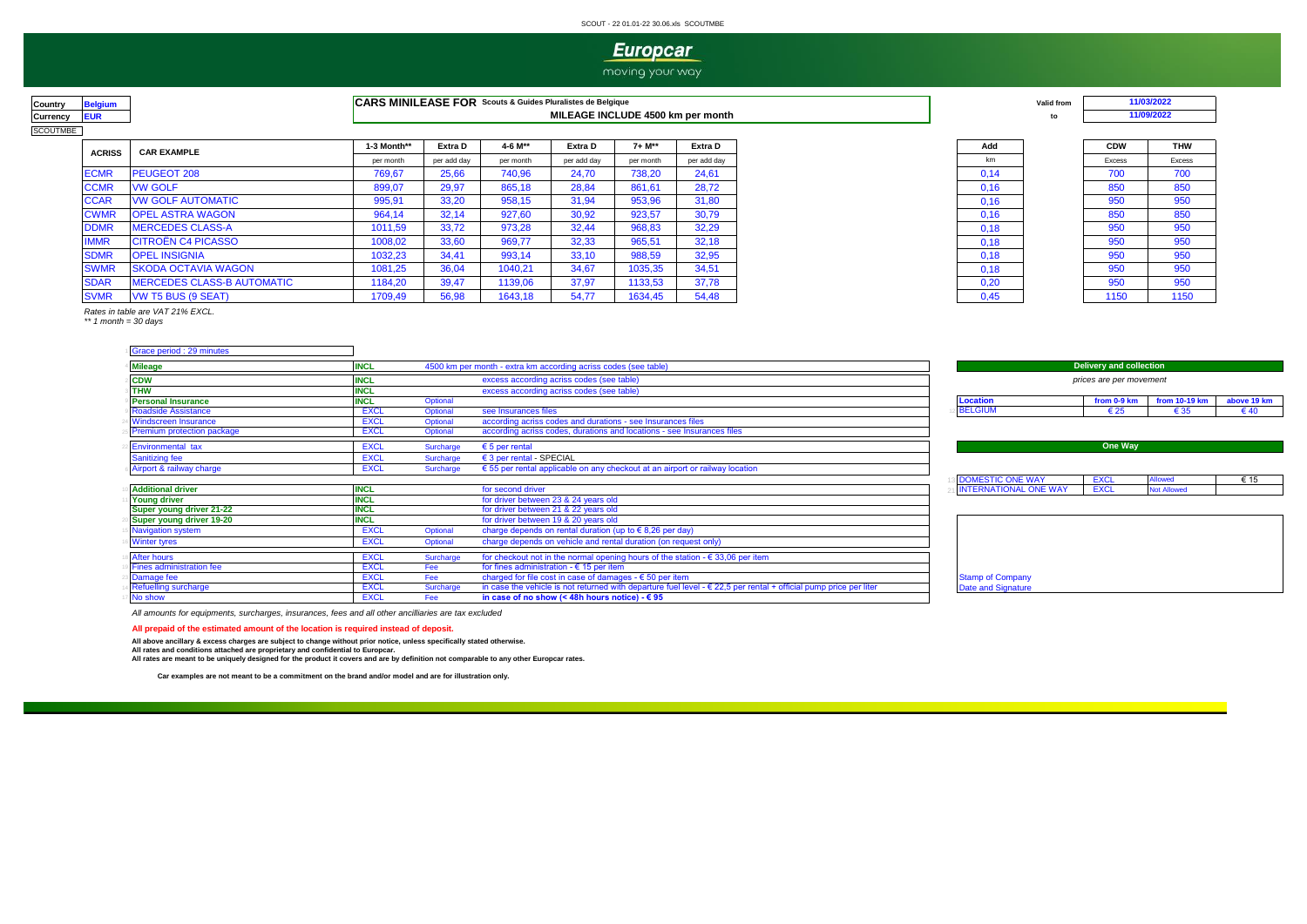## **Europcar**

#### moving your way

# SCOUTCBE

#### **COUNT READING AND READING A CARS SHORT TERM FOR** Scouts & Guides Pluralistes de Belgique **Valid from** Valid from **Currency EUR to MILEAGE INCLUDE 300 km per day with a maximum of 4500 km per month\*\***

| <b>ACRISS</b> | <b>CAR EXAMPLE</b>                | 1 to 3 DAYS | <b>4 DAYS</b> | <b>5-7 DAYS</b> | 8+ DAYS | Add  | <b>CDW</b> |      |
|---------------|-----------------------------------|-------------|---------------|-----------------|---------|------|------------|------|
|               |                                   | per day     | per day       | per Pack.       | per day | km   | Excess     |      |
| <b>ECMR</b>   | PEUGEOT 208                       | 49.24       | 44,59         | 210.75          | 29,68   | 0,14 | 700        |      |
| <b>CCMR</b>   | <b>VW GOLF</b>                    | 57,87       | 52,40         | 247,19          | 34,82   | 0,16 | 850        |      |
| <b>CCAR</b>   | <b>VW GOLF AUTOMATIC</b>          | 71,76       | 64.96         | 306,41          | 43,15   | 0,16 | 950        | 950  |
| <b>CWMR</b>   | <b>OPEL ASTRA WAGON</b>           | 64,98       | 58,82         | 277,38          | 39,07   | 0,16 | 850        | 850  |
| <b>DDMR</b>   | <b>MERCEDES CLASS-A</b>           | 81.27       | 70.49         | 310.78          | 43,77   | 0,18 | 950        | 950  |
| <b>IMMR</b>   | <b>CITROËN C4 PICASSO</b>         | 80,74       | 73,07         | 344,76          | 48,55   | 0,18 | 950        | 950  |
| <b>SDMR</b>   | <b>OPEL INSIGNIA</b>              | 86,69       | 75,20         | 331,53          | 46,69   | 0,18 | 950        | 950  |
| <b>SWMR</b>   | <b>SKODA OCTAVIA WAGON</b>        | 89,24       | 77.41         | 341,23          | 48,06   | 0,18 | 950        | 950  |
| <b>SDAR</b>   | <b>MERCEDES CLASS-B AUTOMATIC</b> | 97,99       | 84.97         | 374.49          | 52.74   | 0,20 | 950        | 950  |
| <b>SVMR</b>   | VW T5 BUS (9 SEAT)                | 130,50      | 112,90        | 496,80          | 69,97   | 0,45 | 1150       | 1150 |

| d              | <b>CDW</b> |  |
|----------------|------------|--|
|                | Excess     |  |
| 4              | 700        |  |
| 6              | 850        |  |
| 6              | 950        |  |
| 6              | 850        |  |
| 8              | 950        |  |
| 8              | 950        |  |
| 8              | 950        |  |
| 8              | 950        |  |
| o              | 950        |  |
| $\overline{5}$ | 1150       |  |

*\*\* 1 month = 30 days Rates in table are VAT 21% EXCL.*

| Grace period : 29 minutes     |             |                  |                                                                                                    |                              |                         |                 |               |
|-------------------------------|-------------|------------------|----------------------------------------------------------------------------------------------------|------------------------------|-------------------------|-----------------|---------------|
| <b>Mileage</b>                | <b>INCL</b> |                  | 300 km per day with a maximum of 4500 km per month** - extra km according acriss codes (see table) |                              | Delivery and collection |                 |               |
| <b>CDW</b>                    | <b>INCL</b> |                  | excess according acriss codes (see table)                                                          |                              | prices are per movement |                 |               |
| <b>THW</b>                    | <b>INCL</b> |                  | excess according acriss codes (see table)                                                          |                              |                         |                 |               |
| <b>Personal Insurance</b>     | <b>INCL</b> |                  |                                                                                                    | <b>Location</b>              | from 0-9 km             | from $10-19$ km | above 19 km   |
| Roadside Assistance           | EXCI        | <b>Optional</b>  | see Insurances files                                                                               | <b>BELGIUM</b>               | € 25                    | € 35            | $\epsilon$ 40 |
| Windscreen Insurance          | EXCL        | Optional         | according acriss codes and durations - see Insurances files                                        |                              |                         |                 |               |
| Premium protection package    | EXCL        | Optional         | according acriss codes, durations and locations - see Insurances files                             |                              |                         |                 |               |
| <b>Environmental tax</b>      | <b>EXCL</b> | Surcharge        | $\epsilon$ 5 per rental                                                                            |                              | One Way                 |                 |               |
| <b>Sanitizing fee</b>         | <b>EXCL</b> | Surcharge        | € 3 per rental - SPECIAL                                                                           |                              |                         |                 |               |
| Airport & railway charge      | <b>EXCL</b> | Surcharge        | $\epsilon$ 55 per rental applicable on any checkout at an airport or railway location              |                              |                         |                 |               |
|                               |             |                  |                                                                                                    | DOMESTIC ONE WAY             | <b>EXCL</b>             | <b>Allowed</b>  | € 15          |
| <b>Additional driver</b>      | <b>INCL</b> | Optional         | for second driver                                                                                  | <b>INTERNATIONAL ONE-WAY</b> | <b>EXCL</b>             | <b>Allowed</b>  | See IOW Plan  |
| <b>Young driver</b>           | <b>INCL</b> | Surcharge        | for driver between 23 & 24 years old                                                               |                              |                         |                 |               |
| <b>Super young driver Y04</b> | <b>INCL</b> | Surcharge        | for driver between 21 & 22 years old                                                               |                              |                         |                 |               |
| Super voung driver Y01        | <b>INCI</b> | <b>Surcharge</b> | for driver between 19 & 20 years old                                                               |                              |                         |                 |               |

| Auuluvilai ulivel               |             | opuonan   | <u>iui scuulu ulivci </u>                                                                                                 | <b>THE CONSTITUTION CONCENTRATION</b> |
|---------------------------------|-------------|-----------|---------------------------------------------------------------------------------------------------------------------------|---------------------------------------|
| <b>Young driver</b>             | <b>INCL</b> | Surcharge | for driver between 23 & 24 years old                                                                                      |                                       |
| <b>Super young driver Y04</b>   | INGL        | Surcharge | for driver between 21 & 22 years old                                                                                      |                                       |
| Super young driver Y01          | INUL        | Surcharge | for driver between 19 & 20 years old                                                                                      |                                       |
| Navigation system               | <b>EXCL</b> | Optional  | charge depends on rental duration (up to $\epsilon$ 8,26 per day)                                                         |                                       |
| <b>Winter tyres</b>             | <b>EXCL</b> | Optional  | charge depends on vehicle and rental duration (on request only)                                                           |                                       |
| <b>After hours</b>              | <b>EXCL</b> | Surcharge | for checkout not in the normal opening hours of the station - $\epsilon$ 33,06 per item                                   |                                       |
| <b>Fines administration fee</b> | <b>EXCL</b> |           | for fines administration - $\epsilon$ 15 per item                                                                         |                                       |
| Damage fee                      | EXCL        | Fee       | charged for file cost in case of damages - $\epsilon$ 50 per item                                                         | <b>Stamp of Company</b>               |
| Refuelling surcharge            | EXCL        | Surcharge | in case the vehicle is not returned with departure fuel level $-\epsilon$ 22,5 per rental + official pump price per liter | Date and Signature                    |
| No show                         | EXCL        |           | in case of no show (< 48h hours notice) - $\epsilon$ 95                                                                   |                                       |
|                                 |             |           |                                                                                                                           |                                       |

All amounts for equipments, surcharges, insurances, fees and all other ancilliaries are tax excluded<br><mark>All prepaid of the estimated amount of the location is required instead of deposit.</mark>

All above ancillary & excess charges are subject to change without prior notice, unless specifically stated otherwise.<br>All rates and conditions attached are proprietary and confidential to Europcar.<br>All rates are meant to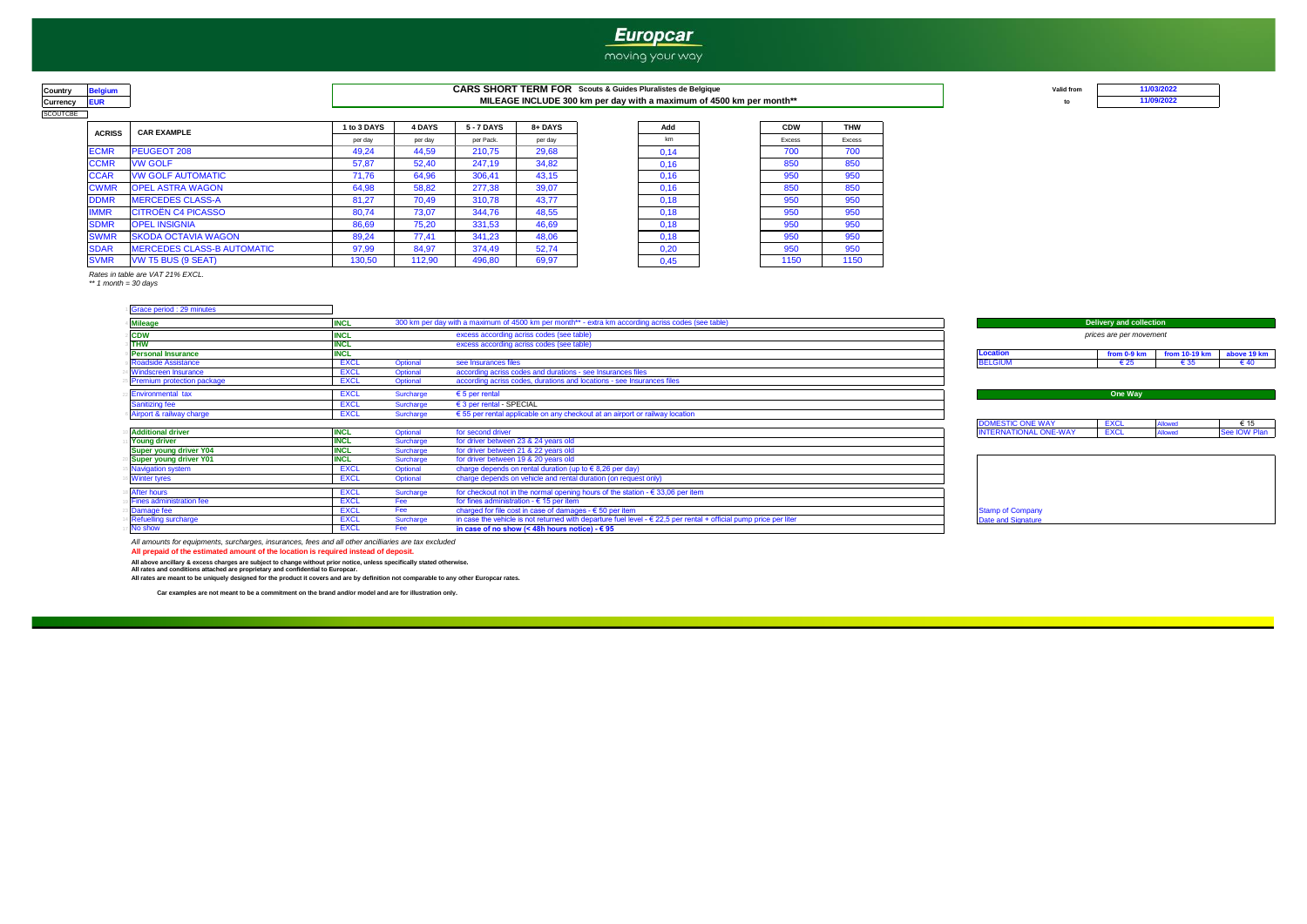### **Europcar**

#### moving your way

| <b>Country</b> | laium |
|----------------|-------|
| Currency       | IR    |
| COLITI RE      |       |

| Country                | TRUCKS SHORT TERM FOR<br>Scouts & Guides Pluralistes de Belgique | 'olid from |  |
|------------------------|------------------------------------------------------------------|------------|--|
| Currency<br><b>EU.</b> | MILEAGE INCLUDE 4500 km per month**                              |            |  |

|  |  | Val<br> |
|--|--|---------|
|  |  |         |

**11/09/2022**

|               |                                             |                 | 1 month ** | Extra dav | 2-6 months $**$ | Extra dav | 7 months ** | Extra dav | Add  | <b>CDW</b> | <b>THW</b> |
|---------------|---------------------------------------------|-----------------|------------|-----------|-----------------|-----------|-------------|-----------|------|------------|------------|
| <b>ACRISS</b> | <b>CAR EXAMPLE</b>                          | Volume          | per month  | add day   | per month       | add dav   | per month   | add dav   | km   | Excess     | Excess     |
| <b>VPIW</b>   | <b>RENAULT Kangoo</b>                       | 3M <sub>3</sub> | 851,02     | 24,67     | 800,68          | 23,74     | 794,00      | 22,85     | 0,17 | 1 350      | 1 350      |
|               | <b>VMBW</b> MERCEDES Vito                   | 6M <sub>3</sub> | 1 021,97   | 29,62     | 971,90          | 28,50     | 963,80      | 27.42     | 0,20 | 1750       | 1750       |
|               | <b>VMHW</b> MERCEDES Sprinter               | 10M3            | 1 152.48   | 33,41     | 102,64          | 32.13     | 1 093.46    | 30.90     | 0,22 | 2 2 5 0    | 2 2 5 0    |
|               | VMHL* MERCEDES Sprinter with tail ift       | 10M3            | 1458,51    | 42,28     | 411,80          | 40,64     | 1 400,04    | 39,07     | 0,22 | 2 2 5 0    | 2 2 5 0    |
|               | VGIX <b>IVECO Daily with attach trailer</b> | 12M3            | 1 535,27   | 44,50     | 486,10          | 42,78     | 1473.72     | 41,13     | 0,25 | 2 2 5 0    | 2 2 5 0    |
|               | VGBW   IVECO with frame cabin and lift      | <b>18M3</b>     | 1773.90    | 51,42     | 725.13          | 49.42     | 1 710.76    | 47,50     | 0,27 | 2750       | 2750       |
|               | VMPW FORD Pick-up double cabin              |                 | 1773,90    | 51,42     | 725,13          | 49,42     | 1 710,76    | 47,50     | 0,27 | 2750       | 2750       |

| Add  |  |
|------|--|
| km   |  |
| 0,17 |  |
| 0,20 |  |
| 0,22 |  |
| 0,22 |  |
| 0,25 |  |
| 0,27 |  |
| በ 27 |  |

| <b>CDW</b>    | <b>THW</b>    |
|---------------|---------------|
| <b>Excess</b> | <b>Excess</b> |
| 1 350         | 1 350         |
| 1 750         | 1750          |
| 2 2 5 0       | 2 2 5 0       |
| 2 2 5 0       | 2 2 5 0       |
| 2 2 5 0       | 2 2 5 0       |
| 2750          | 2750          |
| 2750          | 2750          |

*Rates in table are VAT 21% EXCL.*

*\* On request only*

*\*\* 1 Month = 30 Days*

**Brace period : 29 minutes INCL** 4500 km per month - extra km according acriss codes (see table) **CDW**<br> **INCL**<br> **INCL**<br> **INCL**<br> **INCL**<br> **INCL**<br> **INCL**<br> **INCL**<br> **INCL**<br> **INCL**<br> **INCL**<br> **INCL**<br> **INCL**<br> **INCL THW INCL** excess according acriss codes (see table)<br> **Personal Insurance INCL**  $\frac{1}{2}$  **Personal Insurance Insurance Insurance Insurance Insurance Insurance Insurance Insurance Insurance Insurance Insurance Insurance Insurance Insurance Insurance Insurance Insurance** 9 Roadside Assistance Communication in the EXCL Optional see Insurances files 12 € 25 € 40  $\pm$  55 € 40  $\pm$  55 € 40  $\pm$  55 € 40  $\pm$  55 € 40  $\pm$  55 € 40  $\pm$  55 € 40  $\pm$  55 € 40  $\pm$  55 € 40  $\pm$  55 € 40  $\pm$  55  $\pm$ 24 Creen Insurance EXCL Optional according acriss codes and durations - see Insurances files<br>24 Optional according acriss codes, durations and locations - see Insurances files Peace of Mind Insurance **EXCL** Optional according acriss codes, durations and locations - see Insurances files <sup>22</sup> Environmental tax EXCL Surcharge € 5 per rental Sanitizing fee EXCL Surcharge € 3 per rental - SPECIAL Allowed <sup>6</sup> Airport & railway charge EXCL Surcharge € 55 per rental applicable on any checkout at an airport or railway location  $\textcolor{red}{\text{13}} \textcolor{black}{\text{18}}$  DOMESTIC ONE WAY  $\textcolor{red}{\text{18}}$  EXCL Allowed  $\textcolor{red}{\text{6}}$  15 10 **Additional driver INCL INCL** and the problem of the second driver 21 INTERNATIONAL ONE WAY EXCL Not Allowed 11 **Young driver**<br> **INCL** for driver between 23 & 24 year old<br> **INCL** for driver between 21 & 22 year old<br> **INCL** for driver between 21 & 22 year old **Super young driver 21-22 INCL** for driver between 21 & 22 year old<br> **Super young driver 19-20 INCL** for driver between 19 & 20 year old **20 Year old Change of the Super of the Super of the Super of the Spherican Spherican Change depends on rental duration (** Navigation system **EXCL** <sup>16</sup> Winter tyres EXCL Optional on request only 18 After hours extending the station of the station of the station of the station - € 33,06 per item<br>
Fines administration fee EXCL Fee for fines administration - € 15 per item 19 Fines administration fee<br>19 FINCL Fee for fines administration - € 15 per item<br>19 FINCL Fee charged for file cost in case of damages 23 Damage fee EXCL Fee charged for file cost in case of damages - € 50 per item<br>23 Date and Stamp of Company<br>23 Date and Signature in case the vehicle is not returned with departure fuel level - € 22,5 per rental + offic 14 Refuelling surcharge EXCL Surcharge in case the vehicle is not returned with departure fuel level - € 22,5 per rental + official pump price per liter<br>No show Signature 10 Date and Signature 2016 Price and Signature and in case of no show (< 48h hours notice)  $-6.95$ *prices are per movement* **Delivery and collection**  charge depends on rental duration (up to € 8,26 per day) **One Way** BELGIUM **Location**

*All amounts for equipments, surcharges, insurances, fees and all other ancilliaries are tax excluded*

**All prepaid of the estimated amount of the location is required instead of deposit.**

**All rates are meant to be uniquely designed for the product it covers and are by definition not comparable to any other Europcar rates. All above ancillary & excess charges are subject to change without prior notice, unless specifically stated otherwise. All rates and conditions attached are proprietary and confidential to Europcar.**